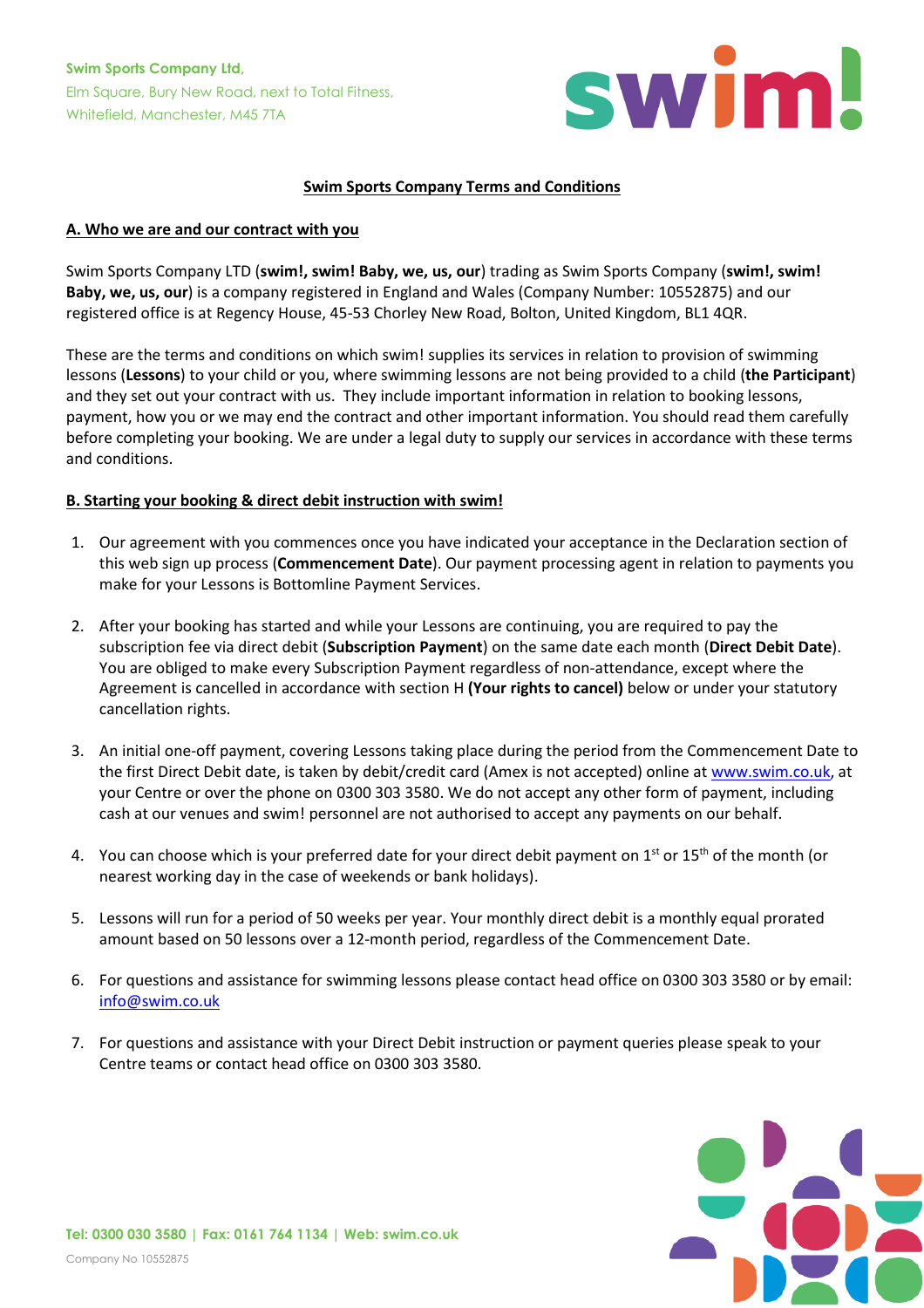

### **C. Subscription Payments**

- 1. The Participant will be automatically enrolled on future Lessons and we will continue collecting the Subscription Payment every month unless and until you inform us that you would like to cancel your subscription. You may do this at any time by giving notice by phone or email (the details are below at section K (General)).
- 2. You should give us no less than 30 days' notice **(from your next scheduled Direct Debit Date)** of any cancellation before you cancel your Subscription Payment. Your cancellation will be dealt with by swim!, the Participant shall continue to have access to the sessions covered within that payment.
- 3. If we end the contract due to you breaking these terms and conditions, we will refund any lesson fees you have paid in advance but not yet received but we may deduct from this refund reasonable compensation for the costs we will incur as a result of you breaking the contract.
- 4. Please see section H (Your Right to Cancel) section below for our refund policy where you exercise your statutory right to withdraw from the agreement.

### **D. Failure to pay**

- 1. In addition to our rights to end the contract (see section F (Cancellation & Missed Sessions) below), if you fail to pay any monies due under this agreement or if any Subscription Payment is returned unpaid or if any other form of payment is not honoured for whatever reason, you may be required (by the terms of your direct debit instruction) to pay swim! on demand (i) an administration fee of £10; and (ii) any and all further reasonable costs incurred by swim! in recovering the due fees and charges from you, including costs in tracing you if you have changed your address without telling us. swim! may have additional rights under the terms of your agreement with them to collect the direct debit.
- 2. The Participant will be removed from lessons with immediate effect if the Subscription payment is directly cancelled with your bank or building society. In this case, no refund will be provided for any pre-paid lessons.
- 3. If your failed direct debit payment is not collected in 7 days and you have not made contact with swim! to arrange a payment date or by failing to comply with our rules, regulations and policies (see section I (Venue)) below, or by seriously failing to comply with any other term or condition, we may end the contract by writing to you (including by email).

### **E. Groups and Awards**

1. swim! provides awards to Participants in recognition of their development of swimming skills ("Award").

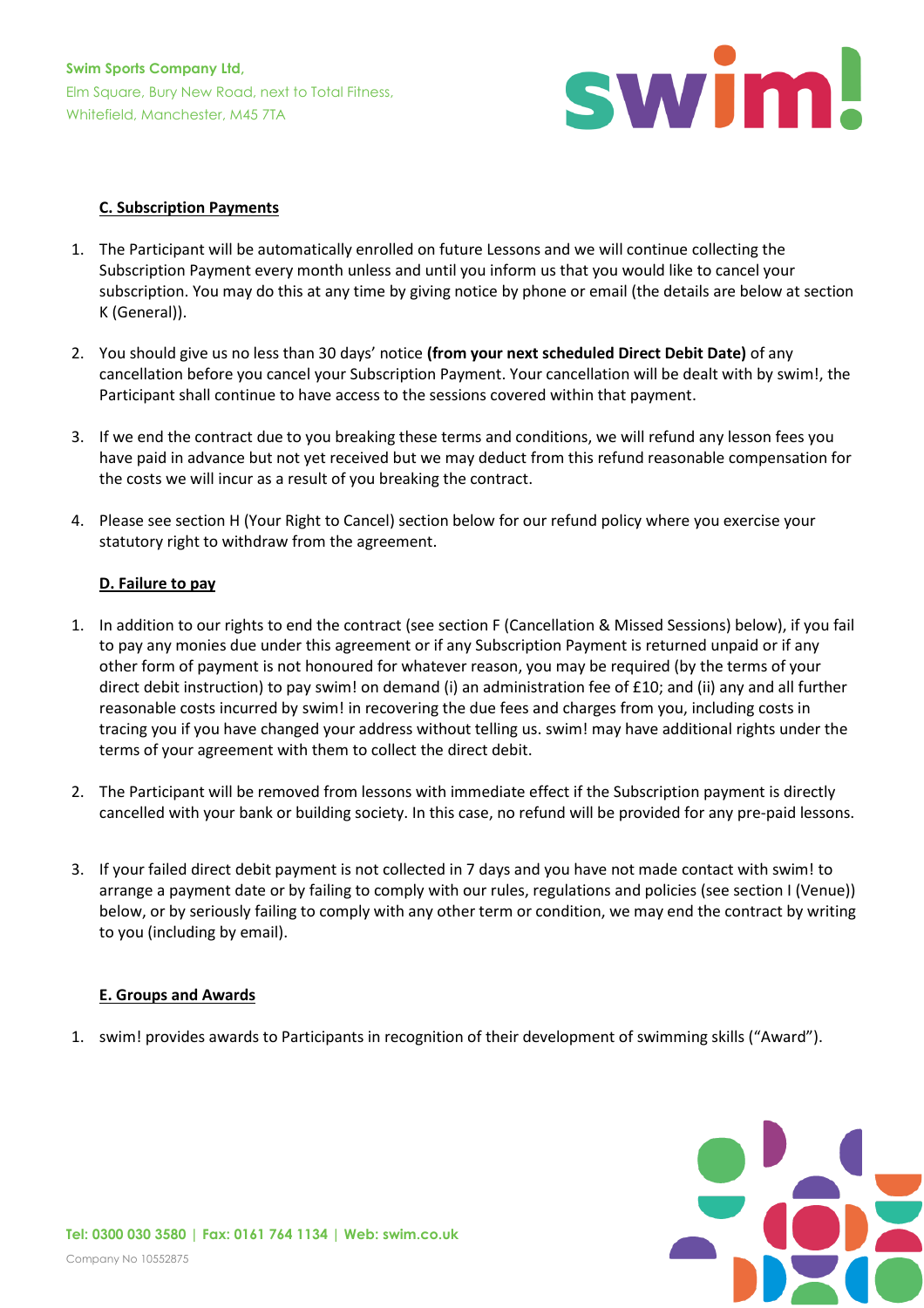

- 2. Once the Participant has achieved the standard required to meet all the criteria of a certificate they shall be given an Award. The cost of Awards for each stage of the learn to swim! programme is included in the payment schedule.
- 3. You have the flexibility to change your current booking twice in a three-month period based on availability via your online account at [www.swim.co.uk.](http://www.swim.co.uk/) Any changes made will be permanent changes and will remove you from the previous class booking.
- 4. Once the Participant is ready to move group, you will be notified by email to review the classes available to you and the next ability.
- 5. If there is not a suitable day or time, upon agreement with swim! it can be arranged for the Participant to remain in the current class and add you to a notification list for other convenient classes.
- 6. Participants will start on the learn to swim! programme at a point reflecting their ability level when joining swim!, as assessed by their teacher at an introductory session or chosen by yourself through the direct booking process. It is your responsibility when choosing a class and booking direct, that you choose the correct ability level based on your knowledge of the Participants ability and by referring to the ability groups via our website o[n www.swim.co.uk.](http://www.swim.co.uk/)
- 7. From time to time, we will run activity sessions outside of the weekly service provision for Participants, for example, intensive holiday courses. An additional cost is payable for Participants to attend such courses at an **Additional Cost**.
- 8. You will be able to book Participants onto any Courses and Events detailed, by phone, email or at your swim! venue using the contact details listed in section K (General). The Additional Cost will be taken as a one-off card Payment, regardless of when the Course or Event takes place. The below "Cancellations & Missed Sessions" provisions apply in with regards to any refunds for Course and Events. As is detailed below, no refunds will be issued for non-attendance unless this is due to a medical condition.

### **F. Cancellations & Missed Sessions**

- 1. No refund will be given for any booking should a participant fail to turn up to any session/course.
- 2. From time to time, events beyond our control may lead to swim! cancelling individual Lessons or Courses in their entirety. If a Lesson or Course is cancelled at any point by swim! you will be entitled to a full refund in accordance with paragraph 3 below. We are not responsible for any additional associated costs.
- 3. Any refund will only be issued if (1) requested by you and (2) requested within 30 days of the date with which the refund is associated (e.g. 30 days from the date that a session is cancelled for any reason). If you would like to request a refund, please use the contact methods and details listed at section K (General).
- 4. If due to unforeseen circumstances there are insufficient coaches to safely conduct the course or the session, we reserve the right to cancel the said session or course as the safety of the Participants is paramount.

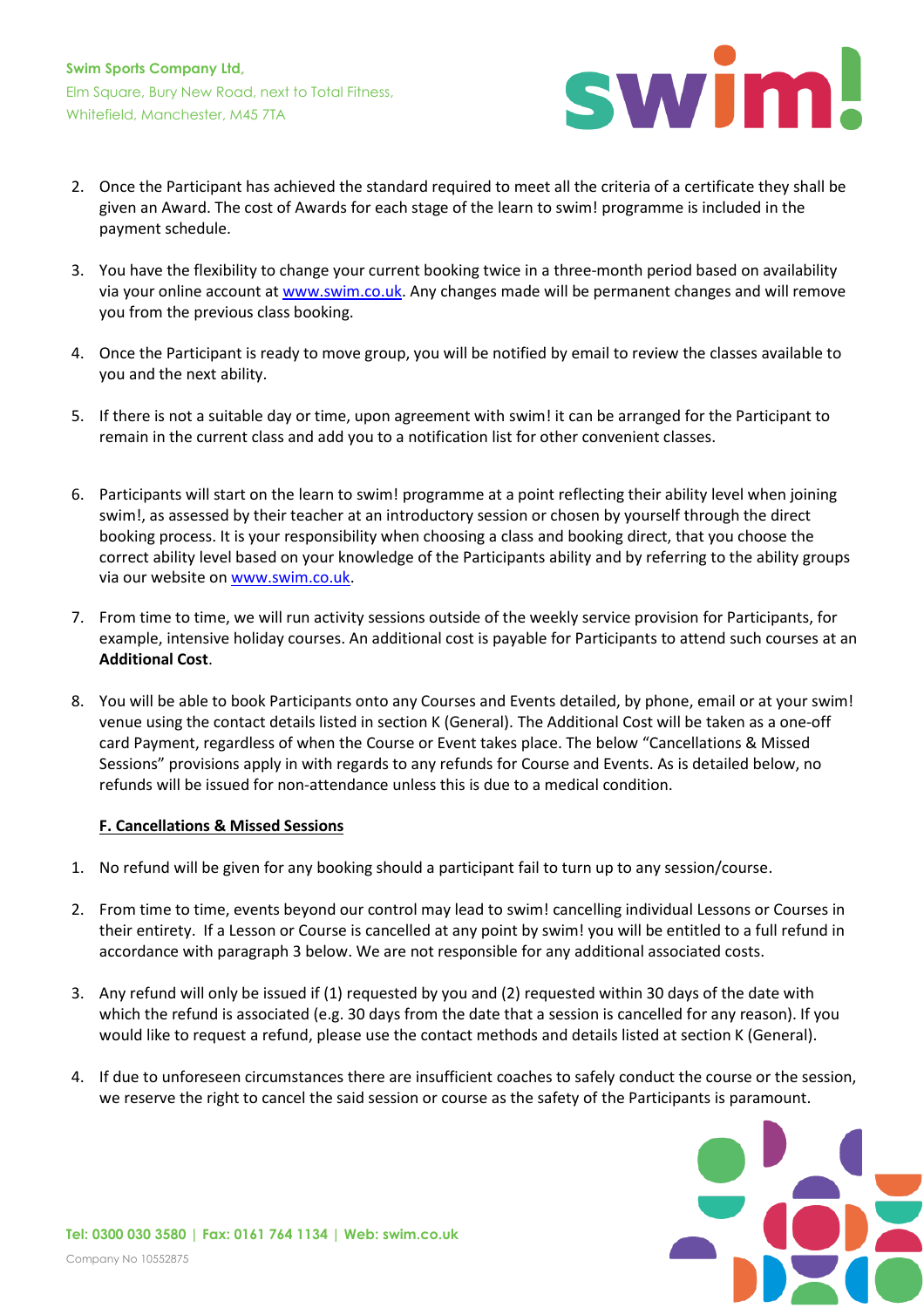

5. There may be an opportunity for your session to go ahead without your instructor if enrolled onto the swim! baby programme, this will allow you to access the pool facilities and equipment with the session observed by a competent member of the swim! team. If you attend this session, you will not be eligible for a refund.

# **G. Medical Conditions**

- **1.** Please do not bring the Participant to their lesson if they have developed a suspected illness. In the instance of sickness and diarrhea please ensure your child has been clear of all symptoms for 48+ hours.
- 2. If prior notice is not given and the Participant does not attend 4 or more consecutive Lessons(s), we ask that you communicate to us at the point of the first missed Lesson that the non-attendance is due to a medical reason or similar and provide relevant medical documentation via email. We will acknowledge by email to you that your space will be secured and Subscription Payments will continue to be taken.
- 3. Evidence in the form of a letter or communication from a certified medical professional is required for the request to be processed.
- 4. Please note that it is preferable for you to give us advance notice of Lessons that the Participant is expected to miss. However, we understand that this is not always possible.
- 5. In any event, after you inform us of the medical issue or similar, Subscription Payments will continue during absence to lessons. Only until you confirm your return with us that you will be entitled to the 50% refund of Subscription Payments dependent on number of lessons missed. It is your right to determine when the Participant will resume attending Lessons.
- 6. Any medical documentation received by swim! in support of medical conditions will be destroyed in accordance with applicable data protection laws and swim!'s internal policies.

### **H. Your right to cancel**

- 1. You have 14 days from the Commencement Date in which to cancel your subscription and receive a full refund (**Cooling-Off Period**). If we have provided Lessons within the Cooling-Off Period, you are entitled to a refund for the amount paid less the cost of the Lessons already provided. Your refund will be issued within 14 days of you telling us in writing that you want to cancel the contract. This request must be made using any of the contact methods and details listed at section K (General). We will refund you using the same method that you used to pay for the booking.
- 2. Your right to cancel and receive a refund ends at the end of the 14 day period following the Commencement Date **(the date on which you made your booking, not the date of the first Lesson)**.
- 3. You may also cancel the remainder of Lessons which the Participant has not yet received if the Participant is advised by a GP or other qualified medical practitioner (in writing, which we may request a copy of – see section G (Medical Conditions) above for information on how we will handle such information) not to

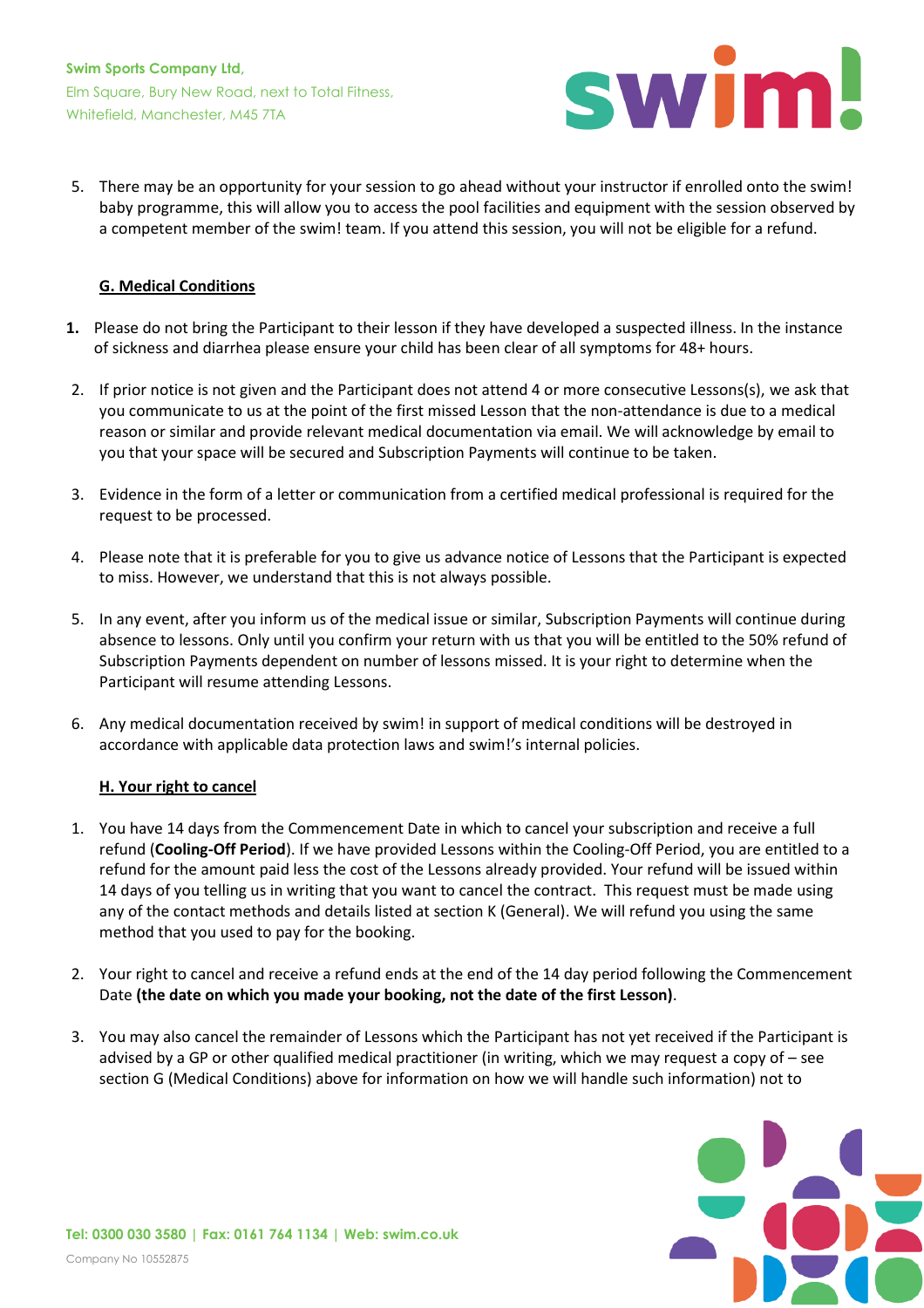

continue with the Lessons on medical grounds. If this happens, we will refund you the amount of the outstanding Lessons you have already paid for.

# **I. Venue**

- 1. You and the Participant must comply with those health and safety rules implemented by the venue in which the Lessons are taking place (**the Venue**) (and all other reasonable rules, regulations and policies in relation to receiving our services provided by swim! in advance) at all times, including on poolside and swim safety rules.
- 2. No electronic devices are permitted to be used other than by the swim! team on or near to poolside or any changing areas at any of the Venues. No photography is permitted unless in a designated area where this is allowed.
- 3. Any items belonging to the Participant left in any changing area of a Venue are left at your own risk. It is therefore advised that Participants do not bring with them any valuables which may be left in the changing areas while Lessons take place.
- 4. Appropriate clothing must be worn for all activities. Appropriate clothing includes swimming trunks, full swimming costumes and wetsuits (depending on the preference of the Participant). Inappropriate clothing includes bikinis and knee-length swimming shorts. Swimming caps must always be worn when in the pool and goggles are optional. Floatation devices are provided.
- 5. Our baby programme requires children who are not yet potty-trained to adhere to a double wrap nappy policy, wearing both a disposable/reusable swimming nappy and a neoprene nappy. Access to the pool may be denied if the Participant fails to adhere to the policy.
- 6. Outdoor shoes must not be worn on poolside or wet side changing rooms.
- 7. Children over the age of 8 years have priority to use the cubicles provided in the changing rooms.
- 8. Where applicable (depending on facility location) car parking facilities may be made available for you. You may use these spaces only when attending the Venue for the booked Lessons and must only park in designated parking places. Please check in advance and be vigilant as to whether venues have parking monitoring systems or payment systems which will require you to enter your car registration number or pay for your parking. Failure to do so may lead to a financial penalty. You are responsible for compliance with any such systems and any penalties that you incur due to non-compliance with the Venues' requirements.
- 9. We accept no liability for any loss or damage which may result from your use of the car parking facilities. All such use is at your own risk.

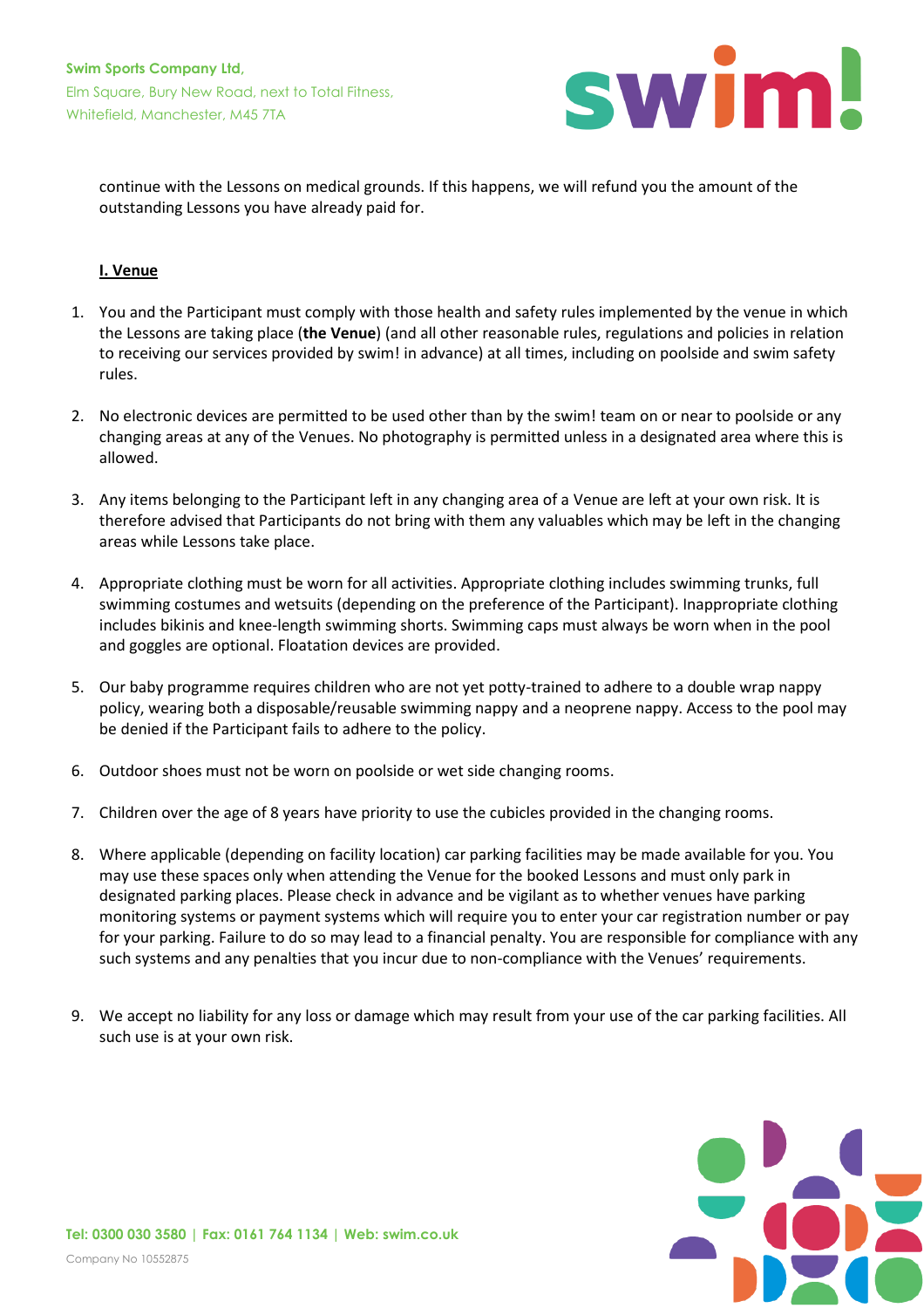

- 10. For the avoidance of doubt, where you are a parent of a Participant over the age of 3 years, it is not generally acceptable for you or anyone else associated with the Participant to be in the pool with the Participant whilst Lessons are taking place or otherwise. It is your responsibility to hand over the Participant to their teacher upon arrival.
- 11. If, the Participant is under 3 years it is decided that you or someone else associated with the Participant can accompany them in the pool and participate in the Lesson taking place, no more than one person can accompany the Participant in the pool at any one time. This person must remain with the Participant at all times before, during and after the Lesson is taking place.

### **J. Our responsibility for your loss or damage**

- 1. If we fail to comply with these terms, we are responsible for loss or damage you suffer that is a foreseeable result of our breaking this contract or our failing to use reasonable care and skill, but we are not responsible for any loss or damage that is not foreseeable. Loss or damage is foreseeable if either it is obvious that it will happen or if, at the time the contract was made, both we and you knew it might happen, for example, if you discussed it with us during the booking process.
- 2. We do not exclude or limit in any way our liability to you where it would be unlawful to do so. This includes liability: for death or personal injury caused by our negligence or the negligence of swim! personnel including coaches, employees, agents or subcontractors; for fraud or fraudulent misrepresentation; or for breach of your legal rights in relation to our services (that they must be supplied with reasonable skill and care).
- 3. We only supply our services for domestic and private use by the participant. If you use or attempt to use our services for any commercial, business or re-sale purpose we will have no liability to you for any loss of profit, loss of business, business interruption, or loss of business opportunity.

### **K. General**

- 1. swim! will communicate by phone and email with regards to confirmation of payment and places on courses. Therefore, we accept no responsibility if you have changed any of these addresses or numbers and not informed us of the change or updated your account.
- 2. By booking on to a course, the participant is deemed to be fit and able to participate in the activity offered. If in doubt, it is your responsibility to seek advice from Your GP or other medical practitioner before the participant attends the course. If there is a change in the participant's health or medical information which affects the Participant's ability to take part in the course, it is your duty to inform us of that change.
- 3. Ou[r contact details](https://www.swim.co.uk/about/contact_us) are:

Telephone: 0300 303 3580; Email address[:info@swim.co.uk;](mailto:info@swim.co.uk) Postal address: Swim Sports Company, Elm Square, Bury New Road, Whitefield, Manchester, M45 7TA.